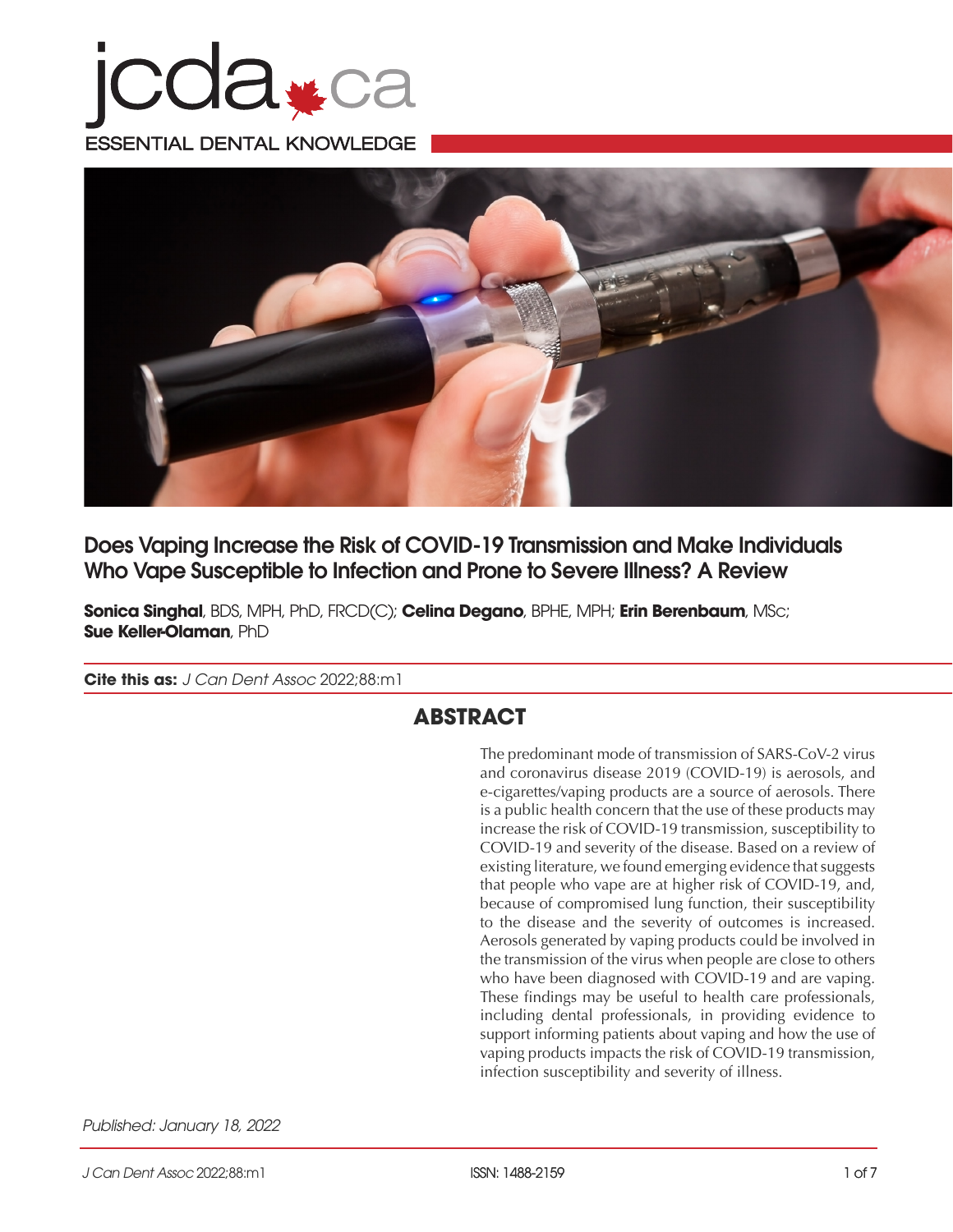

**Exercise is alter** (e-cigarettes) or vaping products are battery-operated devices that electronically heat a solution to create an inhalable aerosol. They differ from regular cigarettes as they may contain nicotine but no lectronic cigarettes (e-cigarettes) or vaping products are battery-operated devices that electronically heat a solution to create an inhalable aerosol. They differ from regular they involve heating and production of aerosol but not burning and production of smoke.1 The aerosol produced by these vaping devices contains propylene glycol, glycerol, flavours, carbonyl compounds, volatile organic compounds, metals and nicotine. A number of chemicals found in the aerosol produced by vaping devices have known toxicity (e.g., formaldehyde).<sup>1</sup> Independent of nicotine exposure, particulates and flavourings in e-cigarette/ vape aerosols could also impair lung function.<sup>2</sup>

E-cigarettes/vaping devices were first introduced in the early 2000s and have evolved from resembling traditional cigarettes, to tank systems and other adaptations that look like everyday devices, such as USB sticks and pens. Although there are a variety of names for these types of devices, for the purposes of this paper, we use vaping product and vape to refer to all forms of battery-powered vaping devices or electronic nicotine delivery systems.

The negative effects of tobacco smoke on respiratory and overall health are well documented.<sup>3</sup> Although the health impacts (both short- and long-term) of vaping are less well established, evidence is emerging that it may affect susceptibility to respiratory infections and/or the ability to recover from them.<sup>4,5</sup> For example, vaping products are associated with lung injury.<sup>6,7</sup>

Studying vaping devices is a complex area of research because of the diverse designs and functions of these products and the ingredients used in them. Considering the potential harm of aerosols generated by vaping products for those using these products and for others through second-hand aerosol, a number of jurisdictions across the globe have restricted their use where smoking is also prohibited (e.g., enclosed public places and workplaces). 8-10

On 11 March 2020, the World Health Organization declared COVID-19 a global pandemic. The predominant mode of transmission of the virus (SARS CoV 2) responsible for the disease is through aerosols or respiratory droplets during close unprotected contact.11 The signs and symptoms of COVID-19 vary significantly, but respiratory illness is a prominent one. Older adults  $(≥ 60 years)$ and those with underlying health conditions are at increased risk of severe COVID-19.<sup>12,13</sup> For example, the Chinese Center for Disease Control and Prevention data show a fatality rate among people with chronic respiratory disease of 6.3% compared with 2.3% overall.<sup>14</sup>

The relation between vaping and COVID-19 is still largely unknown. If vaping is a confirmed risk factor for COVID-19 (i.e., it increases the chances of infection transmission, raises susceptibility to infection or increases the severity of illness), this may represent as a modifiable risk factor and an opportunity to take precautionary measures.

We examined the evidence relating use of vaping products to the risk of COVID-19. Specifically, we asked 2 important questions. Are people who use vaping products at a higher risk of contracting COVID-19 and/or experiencing more severe illness than those who do not use vaping products? Is there an increased risk of COVID-19 transmission through vaping products? We reviewed the existing literature to answer these questions.

# **Methods**

On 1 Sept. 2020, Public Health Ontario Library Services conducted systematic searches in MEDLINE, Embase, CINAHL and Scopus, using relevant vocabulary and subject headings (e.g., COVID-19, SARS-CoV-2, e-cigarette, vaping, aerosol). Searches were limited to articles published in English in 2020.

We also conducted a search of the web sites of key organizations (e.g., World Health Organization and Centers for Disease Control and Prevention). As this is a rapidly evolving area, we included preprint literature, letters to the editor and commentaries. We also hand searched the bibliographies of included articles to identify relevant studies. Two reviewers (CD and SS) screened titles and abstracts, and then full-text versions of all papers that were included. Any need for clarification was discussed by the 2 reviewers. On 21 Sept. 2020, an updated search was conducted to identify any newly published material.

The library search identified 56 articles. Of these 56, 17 met inclusion criteria and are included in summary findings below.15-19, 21-23,26-31,33,42,43 An additional 18 articles were included from the grey literature search, relevant PHO reports and hand-searching.6,7,11,20,24,25,32,34-41,44-46

# **Results**

This is the first study to review the relation between vaping and COVID-19 in all important aspects: transmission, susceptibility and severity of infection.

## **Vaping and Susceptibility to and/or Severity of COVID-19**

Although no studies directly measured the relation between vaping and increased risk of contracting COVID-19 or more severe illness, 30 articles discussed associations between vaping and COVID-19 susceptibility and/or severity of illness.<sup>6,7,11,15-40</sup>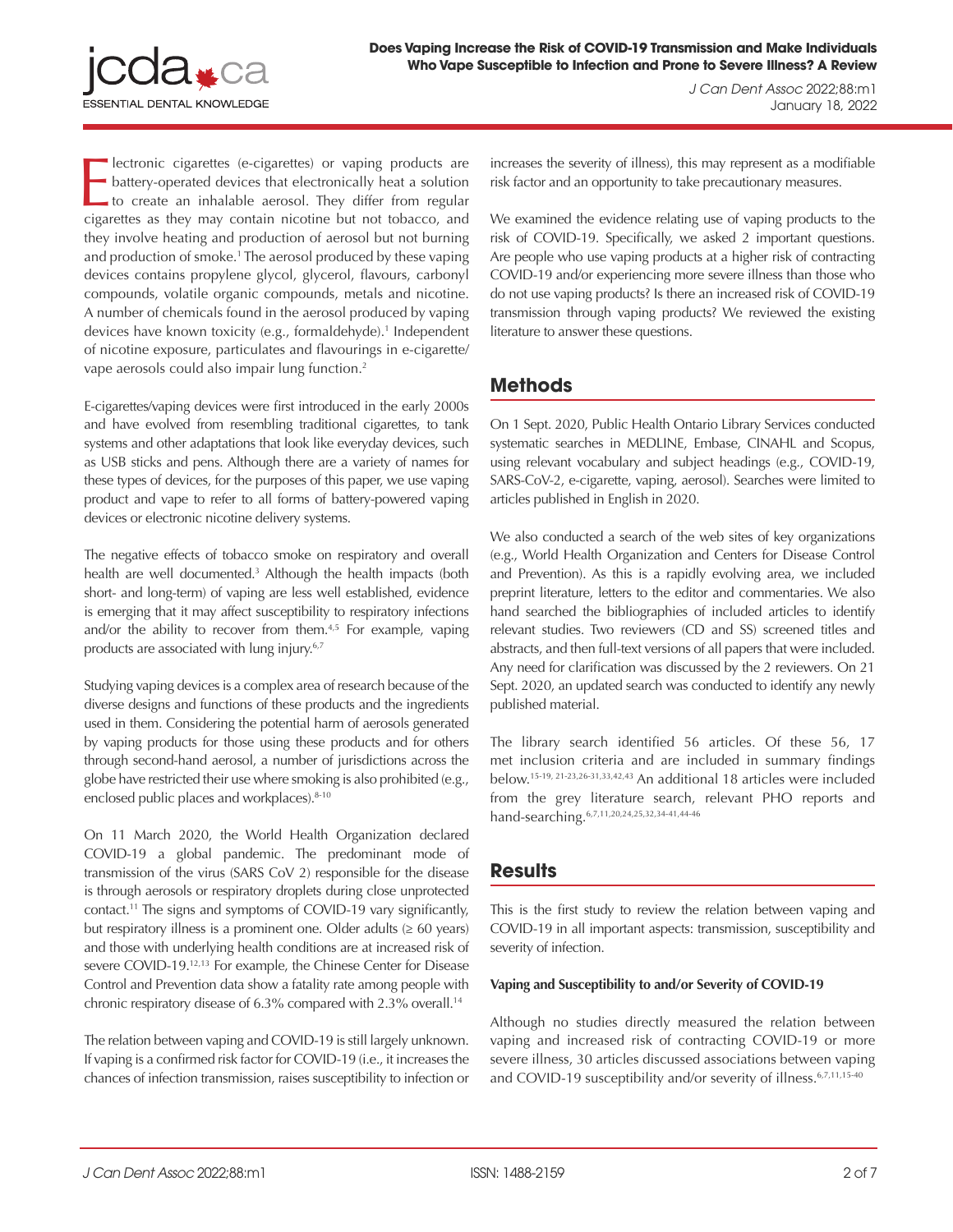

## **COVID-19 Occurrence Associated with Vaping**

Two population-based studies, both from the United States, have reported a relation between vaping and COVID-19: a cross-sectional survey and an ecological study.<sup>22,23</sup>

A national cross-sectional online survey of youth and young adults (ages 13–24 years) examined associations between vaping and COVID-19.23 After adjusting for potential confounders, researchers found that COVID-19 diagnosis was 5 times more likely among ever users of vaping products only, 7 times more likely among ever dualusers of vaping products and tobacco cigarettes and 6.8 times more likely among past-30-days dual users compared with youth who had never vaped. The researchers concluded that COVID-19 is associated with youth use of vaping devices, whether solely or dually with tobacco cigarettes. They suggested a need for increased screening of youth and young adults for current use and a history of vaping. They also highlighted the importance of education in a variety of settings, such as schools, homes and community-based organizations to support learning among youth about the use of vaping products, dual use and the impact on respiratory and immune systems. This article highlights the need for robust longitudinal studies.

A pre-print study<sup>22</sup> indicated some jurisdictional-level correlation between vaping prevalence and the proportion of COVID-19 cases and associated deaths in the US. With every 1% increase in the weighted proportion of people who vape, there was an increase of 0.3139 (95% confidence interval [CI] 0.0554–0.5723) COVID-19 cases and 0.3705 (95% CI 0.0623–0.6786) COVID-19 deaths by log scale, in each US state. This study had some methodological limitations, including results based on aggregate data for a group, not asking participants about hospitalization or severity of symptoms, inability to establish asymptomatic respondents and basing solely on self-reported data. Thus, the study could not determine causality, but suggested plausibility of association.

## **Potential Role of Cell Receptors in COVID-19**

Smoking is a predictor of a person's likelihood of developing a viral infection, especially a respiratory infection.<sup>26,27</sup> The angiotensinconverting enzyme 2 (ACE2) is the binding site for the virus causing COVID-19, facilitating its entry into the body.<sup>11</sup> Studies have found that nicotine (from smoking tobacco cigarettes) creates an increase in ACE2 expression in the body.<sup>27,28</sup> Given the affinity of COVID-19 for ACE2, these findings raise a concern that nicotine vaping products may also put users at a greater risk of COVID-19.17,27-29 ACE2 levels have also been associated with increasing disease progression.<sup>26,30</sup>

Most studies on ACE2 and nicotine have been based on smoking tobacco. Although it has been suggested that there would be a similar result among those who use other tobacco and nicotine products,

such as vapes, studies are needed to examine this hypothesis.<sup>16,17,27-30</sup>

### **Vaping and COVID-19 Susceptibility and Severity**

Preliminary evidence suggests a potential role for smoking and/ or vaping in COVID-19 susceptibility and severity.<sup>33</sup> Three review articles<sup>17–19</sup> highlighted that people who smoke/vape may be at higher risk of severe COVID-19 illness or the need for mechanical ventilation compared with non-smokers. It is hypothesized that the increased risk of contracting the disease and the eventual complications among those who smoke/vape are a result of delayed clearance of the virus.17,18 People who smoke tobacco cigarettes and vape (dual use) are considered to be at increased risk of COVID-19 severe illness as they continue to be exposed to tobacco smoke.<sup>32</sup>

E-cigarette or vaping associated lung injury (EVALI) is an inflammatory response in the lungs triggered by inhaled substances.<sup>6,7</sup> EVALI was newly identified in North America in August 2019. Concerns have been raised of possible coexisting EVALI and COVID-19, as many EVALI symptoms are similar to those of COVID-19.15,16 In the US, the footprint of the EVALI epidemic nearly mirrors that of current COVID-19 pandemic reported cases, thus matching regional social behaviour risk with current regional pandemic risk.<sup>31</sup> EVALI risk in the population who vape represents a possible increased risk of severe COVID-19 illness.<sup>31</sup>

Public health organizations and medical experts around the world are raising concerns that those who vape may be at a higher risk for COVID-19 susceptibility, severity and adverse outcomes.34–40 More evidence is needed to determine the impact of vaping on the lungs and whether this impact increases a person's susceptibility to and severity of COVID-19.<sup>15,16</sup>

### **Vaping Products and COVID-19 Transmission**

No studies were identified that directly measure the relation between vaping products and increased risk of COVID-19; however, 11 studies mentioned or identified associations between vaping and COVID-19 transmission suggesting the potential role of aerosols.11,20,21,24,25,32,37,41–44 There is also evidence highlighting the potential role of aerosol transmission in other respiratory illnesses, such as Middle-East Respiratory Syndrome-associated coronavirus (MERS-CoV), Ebola virus and influenza.<sup>45,46</sup>

### **Aerosols and COVID-19 Transmission**

The predominant mode of transmission of COVID-19 is via respiratory droplets during close unprotected contact.<sup>11</sup> Aerosols may be generated during medical procedures, which may increase the risk of transmission.<sup>11</sup> Therefore, it is plausible that the aerosols generated by vaping products may increase COVID-19 transmission.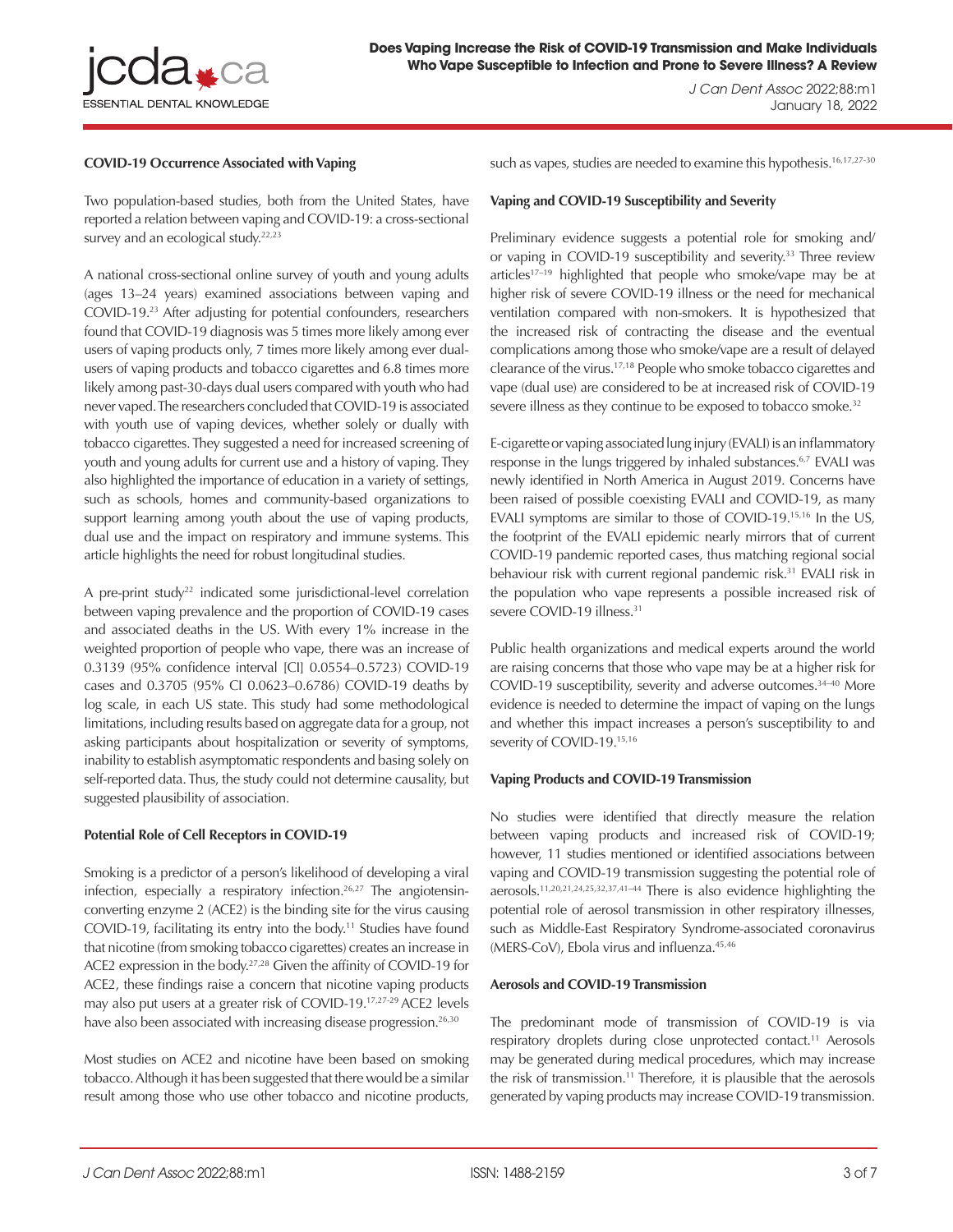*J Can Dent Assoc* 2022;88:m1 January 18, 2022

A recent systematic review determined that most COVID-19 transmissions and clusters have been reported in indoor rather than outdoor settings.42 One of the key risk factors noted in indoor settings was close proximity of people, reinforcing the importance of physical distancing as a control measure against COVID-19 transmission. However, overall risk of transmission depends on a variety of factors, such as ventilation, room occupancy (crowding, versus physical distancing), exposure time, face coverings for source control, type of activity (whether people are silent, speaking, shouting or singing) and interactions among these factors.43,44 Understanding these factors can inform the precautions to take during the use of vaping products.

From the grey literature, although it is not known whether one can contract COVID-19 from vaping aerosol, the British Columbia Centre for Disease Control recommends that people stay 2m away from others while vaping and also vape outdoors to reduce the risk of infection transmission.39 Public Health England also states that, although there is currently no evidence that COVID-19 can be transmitted from passive exposure to vaping product aerosol, it is recommended that people who are vaping avoid exhaling clouds of aerosol (often referred to as vapour) in the presence of others.25

## **Vaping Behaviour and COVID-19 Transmission**

The act of vaping involves frequent hand-to-mouth contact, which may increase opportunities to contract COVID-19.21,32 It is also common for those who vape to share devices and to vape in a group setting and/or confined spaces.21 These practices increase the possibility of viral transmission from hand-to-mouth and through close contact with others.11,21 Recent data from experimental studies have shown that the virus remains stable for several hours to days on surfaces, which makes it plausible for it to be transmitted via surfaces of vaping devices.20

From the grey literature, the World Health Organization (WHO) acknowledges the lack of direct evidence, at this time, about the relation between vaping and COVID-19. WHO suggests that, because COVID-19 affects the respiratory tract, the hand-to-mouth action of vaping may increase the risk of infection.<sup>24</sup> Public Health England has recommended that those who vape frequently wash their hands and clean devices regularly.25 It also strongly advises against sharing any vaping devices.

# **Discussion**

This review has some limitations. It includes studies published only in English; as the COVID-19 pandemic has been a global phenomenon, non-English studies might also have focused on this subject. Also, as the pandemic is rapidly evolving, it is difficult to keep pace with constantly emerging literature; therefore, studies published since 21 Sept. 2020 could not be part of this review.

Although limited, the existing literature on COVID-19 and aerosol/ vaping provides sufficient evidence that aerosols, in general, pose an increased risk of COVID-19 transmission. That said, further research to understand the relation between vaping products and behaviours and the risk of COVID-19 transmission, susceptibility to and severity of illness would be insightful.

Until adequate evidence is available, the precautionary principle should be adopted to mitigate potential damage to lungs, susceptibility to infection and development of serious complications during the COVID-19 pandemic. In this endeavour, it is important that health care organizations provide explicit guidance about the potential harms of vaping in terms of COVID-19 transmission, infection susceptibility and severity of illness and how to use vaping products responsibly to prevent the spread of the virus. Health care organizations also play an integral role in reducing the risk among youth and young adults through prevention activities and supporting reduction and cessation among those who currently vape and/or smoke.

# **Conclusion**

This synthesis of evidence will equip health care practitioners, including dental professionals, with a clearer understanding of the connections between vaping and COVID-19. In turn, these professionals can guide their patients more appropriately about potential risks. Also, this information will help policymakers and administrators build knowledge in the public about the affects of vaping on overall health and COVID-19 illness, as well as inform actions to reduce risks.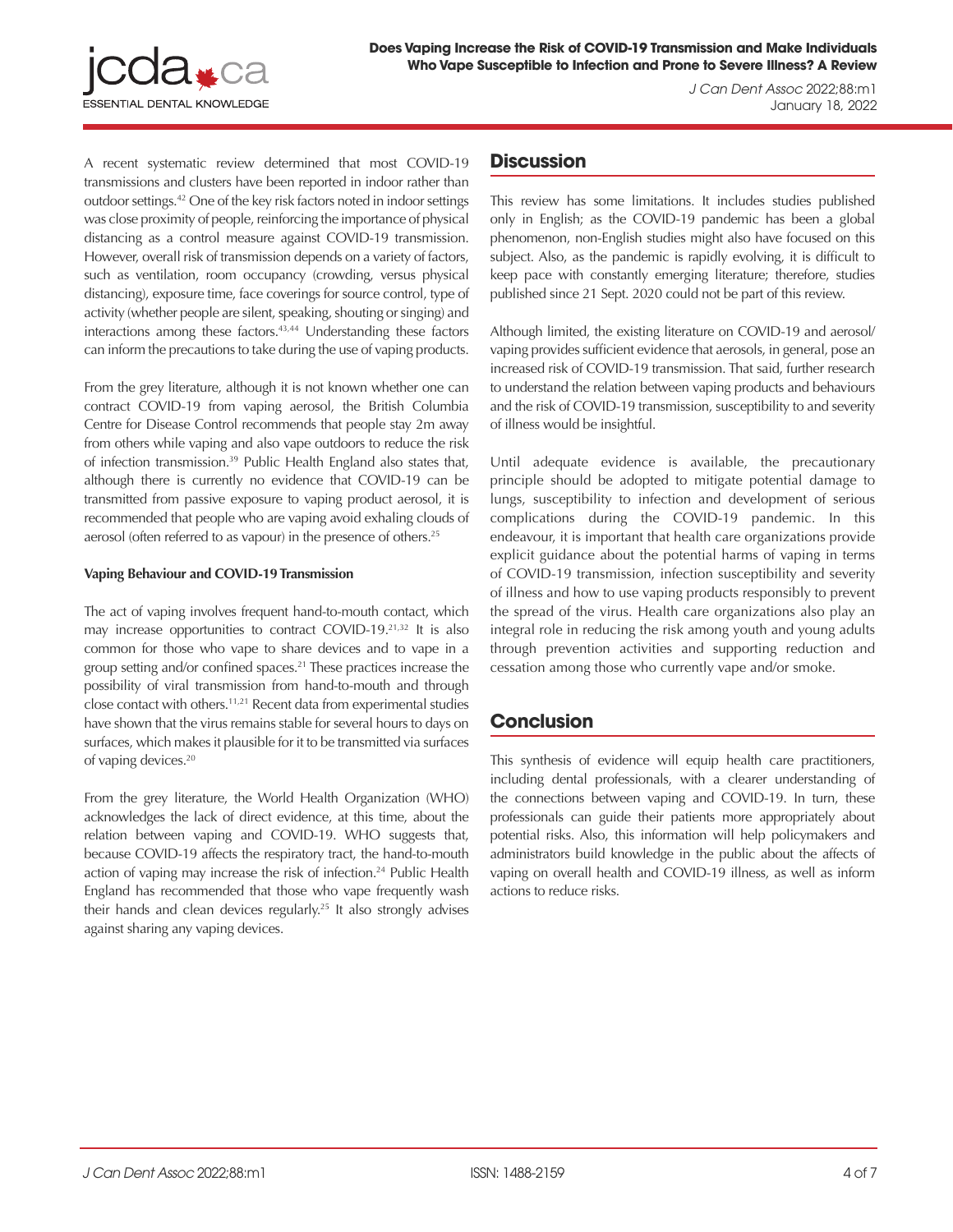

*J Can Dent Assoc* 2022;88:m1 January 18, 2022

# **The Authors**



## **Dr. Singhal**

Is a public health dentist, health promotion, chronic disease and injury prevention department, Public Health Ontario, Toronto, Ontario.



### **Ms. Degano**

Is senior program specialist- comprehensive tobacco control, health promotion, chronic disease and injury prevention department, Public Health Ontario, Toronto, Ontario.



### **Ms. Berenbaum**

Is research coordinator, health promotion, chronic disease and injury prevention department, Public Health Ontario, Toronto, Ontario.



### **Dr. Keller-Olaman**

Is manager, knowledge synthesis services; epidemiology and evaluation services, health promotion, chronic disease and injury prevention department, Public Health Ontario, Toronto, Ontario.

**Acknowledgements:** We thank the library information specialists at Public Health Ontario for conducting literature searches in the relevant databases.

**Correspondence to:** Dr. Sonica Singhal, Health Promotion, Chronic Disease, and Injury Prevention Department, Public Health Ontario, 480 University Ave., Toronto ON M5G 1X8. Email: sonica.singhal@mail.utoronto.ca

*The authors have no declared financial interests.*

*This article has been peer reviewed.*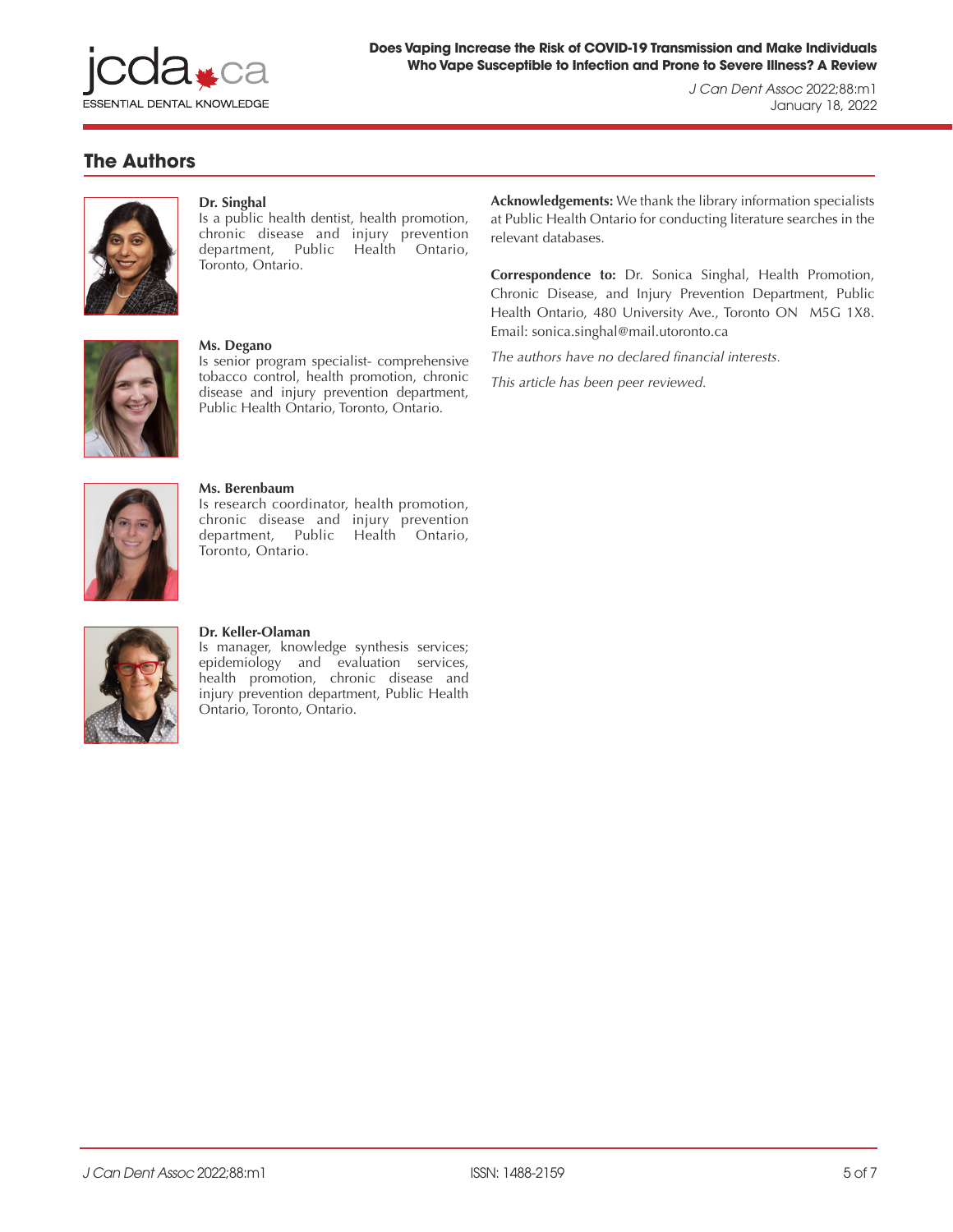

*J Can Dent Assoc* 2022;88:m1

January 18, 2022

# **References**

- 1. Berenbaum E, Keller-Olaman S, Manson H, Moloughney B, Muir S, Simms C, et al. Current evidence on e-cigarettes: a summary of potential impacts. Toronto: Public Health Ontario; 2018. Available: **[https://www.publichealthontario.ca/-/media/documents/l/2018/](1.	Berenbaum E, Keller-Olaman S, Manson H, Moloughney B, Muir S, Simms C, et al. Current evidence on e-cigarettes: a summary of potential impacts. Toronto: Public Health Ontario; 2018. Available: https://www.publichealthontario.ca/-/media/documents/l/2018/literature-review-ecigarettes.pdf (accessed 2021 Dec. 16).
2.	National Academies of Sciences, Engineering, and Medicine. Public health consequences of e-cigarettes. Washington, DC: National Academies Press; 2018. 
3.	The health consequences of smoking — 50 years of progress: a report of the surgeon general. Atlanta, Ga.: U.S. Department of Health and Human Services, Centers for Disease Control and Prevention, National Center for Chronic Disease Prevention and Health Promotion, Office on Smoking and Health; 2014. Available: https://www.ncbi.nlm.nih.gov/books/NBK179276/  (accessed 2021 Dec. 16).
4.	Pushalkar S, Paul B, Li Q, Yang J, Vasconcelos R, Makwana S, et al. Electronic cigarette aerosol modulates the oral microbiome and increases risk of infection. iScience. 2020;23(3):100884.
5.	Gotts JE, Jordt SE, McConnell R, Tarran, R. What are the respiratory effects of e-cigarettes? BMJ. 2019;366:l5275. 
6.	Outbreak of lung injury associated with e-cigarette use, or vaping. Atlanta, Ga.: Centers for Disease Control and Prevention; 2020. Available: https://www.cdc.gov/tobacco/basic_information/e-cigarettes/severe-lung-disease.html (accessed 2020 Sept. 4).
7.	Vaping-associated lung illness. Ottawa: Health Canada; 2020. Available: https://www.canada.ca/en/public-health/services/diseases/vaping-pulmonary-illness.html (accessed 2020 Sept. 4).
8.	Where you can’t smoke or vape in Ontario. Toronto: Government of Ontario; 2020. Available: https://www.ontario.ca/page/where-you-cant-smoke-or-vape-ontario (accessed 2020 Sept. 4).
9.	Country Laws Regulating E-cigarettes . Baltimore, Md.: Institute for Global Tobacco Control; 2020. Available from: https://globaltobaccocontrol.org/en/policy-scan/e-cigarettes/vape-free-public-places (accessed 2022 Jan 8).
10.	States and municipalities with laws regulating use of electronic cigarettes. Berkeley, Calif.: American Nonsmokers’ Rights Foundation; 2021. Available: http://no-smoke.org/wp-content/uploads/pdf/ecigslaws.pdf (accessed 2022 January 5).
11.	Additional routes of COVID-19  transmission — what we know so far. Toronto: Public Health Ontario; 2021. Available: https://www.publichealthontario.ca/-/media/documents/ncov/wwksf-routes-transmission-mar-06-2020.pdf?la=en (accessed 2021 Dec. 16).
12.	COVID-19: vulnerable and high risk groups. Geneva: World Health Organization; 2020. Available: https://www.who.int/westernpacific/emergencies/covid-19/information/high-risk-groups (accessed 2020 Sept. 4).
13.	Jordan RE, Adab P, Cheng KK. Covid-19: risk factors for severe disease and death. BMJ. 2020;368:m1198.
14.	Wu Z, McGoogan JM. Characteristics of and important lessons from the coronavirus disease 2019 (COVID-19) outbreak in China: summary of a report of 72 314 cases from the Chinese Center for Disease Control and Prevention. JAMA 2020;323(13):1239-42. 
15.	Galo J, Celli D, Gross D, Holt G, Campos M. A presentation of e-cigarette vaping associated lung injury (EVALI) caused by THC-containing electronic smoking device. Respir Med Case Rep. 2020;31:101154. 
16.	Lancet Respiratory Medicine. The EVALI outbreak and vaping in the COVID-19 era. Lancet Respir Med. 2020;8(9):831. 
17.	Kaur G, Lungarella G, Rahman I. SARS-CoV-2 COVID-19 susceptibility and lung inflammatory storm by smoking and vaping. J Inflamm (Lond). 2020;17:21. 
18.	Munzel T, Hahad O, Kuntic M, Keaney JF, Deanfield JE, Daiber A. Effects of tobacco cigarettes, e-cigarettes, and waterpipe smoking on endothelial function and clinical outcomes. Eur Heart J. 2020;41(41):4057-70. 
19.	Archie SR, Cucullo L. Cerebrovascular and neurological dysfunction under the threat of COVID-19: is there a comorbid role for smoking and vaping? Int J Mol Sci. 2020;21(11):3916.
20.	Kampf G, Todt D, Pfaender S, Steinmann E. Persistence of coronaviruses on inanimate surfaces and their inactivation with biocidal agents. J Hosp Infect. 2020;104(3):246-51. 
21.	Majmundar A, Allem JP, Cruz TB, Unger JB. Public health concerns and unsubstantiated claims at the intersection of vaping and COVID-19. Nicotine Tob Res. 2020;22(9):1667-8. 
22.	Li D, Croft DP, Ossip DJ, Xie D. Are vapers more susceptible to COVID-19 infection? medRxiv. Preprint 2020 May 9. 
23.	Gaiha SM, Cheng J, Halpern-Felsher B. Association between youth smoking, electronic cigarette use, and COVID-19. J Adolesc Health. 2020;67(4):519-23. 
24.	Q&A: coronavirus disease (COVID-19): tobacco. Geneva: World Health Organization; 2020. Available:  https://www.who.int/emergencies/diseases/novel-coronavirus-2019/question-and-answers-hub/q-a-detail/coronavirus-disease-covid-19-tobacco (accessed 2021 Dec. 16).
25.	Guidance: COVID-19: advice for smokers and vapers. London, UK: Gov.UK; 2020. Available: https://www.gov.uk/government/publications/covid-19-advice-for-smokers-and-vapers/covid-19-advice-for-smokers-and-vapers (accessed 2020 Oct. 2).
26.	Kabbani N, Olds JL. Does COVID19 infect the brain? If so, smokers might be at a higher risk. Mol. Pharmacol. 2020;97(5):351-3. 
27.	Sharma P, Zeki AA. Does vaping increase susceptibility to COVID-19? Am J Respir Crit Care Med. 2020;202(7):1055-6. 
28.	McAlinden KD, Eapen MS, Lu W, Chia C, Haug G, Sohal SS. COVID-19 and vaping: risk for increased susceptibility to SARS-CoV-2 infection? Eur Respir J. 2020;56(1):2001645. 
29.	Lee AC, Chakladar J, Li WT, Chen C, Chang EY, Wang-Rodriguez J, et al. Tobacco, but not nicotine and flavor-less electronic cigarettes, induces ACE2 and immune dysregulation. Int J Mol Sci. 2020;21(15):5513. 
30.	Pino LE, Triana I, Pérez C, Piotrostanalzki A, Ruiz-Patiño A, Lopes G, et al. Electronic nicotine delivery systems (ECs) and COVID-19: the perfect storm for young consumers. Clin Transl Oncol. 2020;23(1):5-9. 
31.	Harrill WC. Vaping during the COVID-19 pandemic: NOT GOOD!! Laryngoscope Investig Otolaryngol. 2020;5(3):399-400. 
32.	Tobacco and COVID-19 — what we know so far. Toronto: Public Health Ontario; 2020. Available: https://www.publichealthontario.ca/-/media/documents/ncov/covid-wwksf/2020/08/what-we-know-tobacco-covid.pdf?la=en (accessed 2021 Dec. 17).
33.	Russo P, Bonassi S, Giacconi R, Malavolta M, Tomino C, Maggi F. COVID-19 and smoking: is nicotine the hidden link? Eur Respir J. 2020;55(6):2001116. 
34.	Tobacco and waterpipe use increases the risk of COVID-19. Cairo: World Health Organization Regional Office for the Eastern Mediterranean; 2020. Available: http://www.emro.who.int/tfi/know-the-truth/tobacco-and-waterpipe-users-are-at-increased-risk-of-covid-19-infection.html (accessed 2021 Dec. 17).
35.	Chadi N, Bélanger R. COVID, youth, and substance use: critical messages for youth and families. Ottawa: Canadian Paediatric Society; 2020. Available: https://www.cps.ca/en/blog-blogue/covid-youth-and-substance-use-critical-messages-for-youth-and-families (accessed 2020 Sept. 4).
36.	Public Health Agency of Canada. Statement from the chief public health officer of Canada on COVID-19. Ottawa: Government of Canada; 2020. Available: https://www.canada.ca/en/public-health/news/2020/05/statement-from-the-chief-public-health-officer-of-canada-on-covid-1910.html (accessed 2020 Sept. 4).
37.	Vaping, smoking and COVID-19. Vancouver: BC Centre for Disease Control; 2020. Available: http://www.bccdc.ca/health-info/diseases-conditions/covid-19/prevention-risks/vaping-smoking-and-covid-19 (accessed 2020 Sept. 4).
38.	Australian Health Protection Principal Committee (AHPPC) statement on tobacco use, e-cigarette use and COVID-19. Canberra, Australia: Department of Health; 2020. Available: https://www.health.gov.au/news/australian-health-protection-principal-committee-ahppc-statement-on-tobacco-use-e-cigarette-use-and-covid-19 (accessed 2020 Sept. 21).
39.	Vaping and COVID-19: information for people who use e-cigarettes. Toronto: Centre for Addiction and Mental Health; 2020. Available: https://camh.ca/-/media/files/camh_covid19_infosheet-ndc-vaping-pdf.pdf (accessed 2020 Sept. 21).
40.	Volkow N. Nora’s blog: COVID-19: potential implications for individuals with substance use disorders. Bethesda, Md.: National Institute on Drug Abuse; 2020. Available: https://www.drugabuse.gov/about-nida/noras-blog/2020/04/covid-19-potential-implications-individuals-substance-use-disorders (accessed 2020 Sept. 4).
41.	Morawska L, Milton DK. It is time to address airborne transmission of COVID-19. Clin Infect Dis. Preprint 2020 Jul 6 
42.	Leclerc QJ, Fuller NM, Knight LE, CMMID COVID-19 Working Group, Funk S, Knight GM. What settings have been linked to SARS-CoV-2 transmission clusters? Wellcome Open Res. 2020;5:83. 
43.	Jones NR, Qureshi ZU, Temple RJ, Larwood JPJ, Greenhalgh T, Bourouiba L. Two metres or one: what is the evidence for physical distancing in covid-19? BMJ. 2020;370:m3223. 
44.	Masking for source control of COVID-19: considerations for workers at non-healthcare settings. Toronto: Public Health Ontario; 2020. Available: https://www.publichealthontario.ca/-/media/documents/ncov/ipac/report-covid-19-masking-source-control-workers-non-healthcare-settings.pdf?la=en (accessed 2021 Dec. 17).
45.	Tellier R, Li Y, Cowling BJ, Tang JW. Recognition of aerosol transmission of infectious agents: a commentary. BMC Infect Dis. 2019;19(1):101. 
Yan J, Grantham M, Pantelic J, Bueno de Mesquita PJ, Albert B, Liu F, et al. Infectious virus in exhaled breath of symptomatic seasonal influenza cases from a college community. Proc Nat Acad Sci U S A. 2018;115(5):1081-6
) [literature-review-ecigarettes.pdf](1.	Berenbaum E, Keller-Olaman S, Manson H, Moloughney B, Muir S, Simms C, et al. Current evidence on e-cigarettes: a summary of potential impacts. Toronto: Public Health Ontario; 2018. Available: https://www.publichealthontario.ca/-/media/documents/l/2018/literature-review-ecigarettes.pdf (accessed 2021 Dec. 16).
2.	National Academies of Sciences, Engineering, and Medicine. Public health consequences of e-cigarettes. Washington, DC: National Academies Press; 2018. 
3.	The health consequences of smoking — 50 years of progress: a report of the surgeon general. Atlanta, Ga.: U.S. Department of Health and Human Services, Centers for Disease Control and Prevention, National Center for Chronic Disease Prevention and Health Promotion, Office on Smoking and Health; 2014. Available: https://www.ncbi.nlm.nih.gov/books/NBK179276/  (accessed 2021 Dec. 16).
4.	Pushalkar S, Paul B, Li Q, Yang J, Vasconcelos R, Makwana S, et al. Electronic cigarette aerosol modulates the oral microbiome and increases risk of infection. iScience. 2020;23(3):100884.
5.	Gotts JE, Jordt SE, McConnell R, Tarran, R. What are the respiratory effects of e-cigarettes? BMJ. 2019;366:l5275. 
6.	Outbreak of lung injury associated with e-cigarette use, or vaping. Atlanta, Ga.: Centers for Disease Control and Prevention; 2020. Available: https://www.cdc.gov/tobacco/basic_information/e-cigarettes/severe-lung-disease.html (accessed 2020 Sept. 4).
7.	Vaping-associated lung illness. Ottawa: Health Canada; 2020. Available: https://www.canada.ca/en/public-health/services/diseases/vaping-pulmonary-illness.html (accessed 2020 Sept. 4).
8.	Where you can’t smoke or vape in Ontario. Toronto: Government of Ontario; 2020. Available: https://www.ontario.ca/page/where-you-cant-smoke-or-vape-ontario (accessed 2020 Sept. 4).
9.	Country Laws Regulating E-cigarettes . Baltimore, Md.: Institute for Global Tobacco Control; 2020. Available from: https://globaltobaccocontrol.org/en/policy-scan/e-cigarettes/vape-free-public-places (accessed 2022 Jan 8).
10.	States and municipalities with laws regulating use of electronic cigarettes. Berkeley, Calif.: American Nonsmokers’ Rights Foundation; 2021. Available: http://no-smoke.org/wp-content/uploads/pdf/ecigslaws.pdf (accessed 2022 January 5).
11.	Additional routes of COVID-19  transmission — what we know so far. Toronto: Public Health Ontario; 2021. Available: https://www.publichealthontario.ca/-/media/documents/ncov/wwksf-routes-transmission-mar-06-2020.pdf?la=en (accessed 2021 Dec. 16).
12.	COVID-19: vulnerable and high risk groups. Geneva: World Health Organization; 2020. Available: https://www.who.int/westernpacific/emergencies/covid-19/information/high-risk-groups (accessed 2020 Sept. 4).
13.	Jordan RE, Adab P, Cheng KK. Covid-19: risk factors for severe disease and death. BMJ. 2020;368:m1198.
14.	Wu Z, McGoogan JM. Characteristics of and important lessons from the coronavirus disease 2019 (COVID-19) outbreak in China: summary of a report of 72 314 cases from the Chinese Center for Disease Control and Prevention. JAMA 2020;323(13):1239-42. 
15.	Galo J, Celli D, Gross D, Holt G, Campos M. A presentation of e-cigarette vaping associated lung injury (EVALI) caused by THC-containing electronic smoking device. Respir Med Case Rep. 2020;31:101154. 
16.	Lancet Respiratory Medicine. The EVALI outbreak and vaping in the COVID-19 era. Lancet Respir Med. 2020;8(9):831. 
17.	Kaur G, Lungarella G, Rahman I. SARS-CoV-2 COVID-19 susceptibility and lung inflammatory storm by smoking and vaping. J Inflamm (Lond). 2020;17:21. 
18.	Munzel T, Hahad O, Kuntic M, Keaney JF, Deanfield JE, Daiber A. Effects of tobacco cigarettes, e-cigarettes, and waterpipe smoking on endothelial function and clinical outcomes. Eur Heart J. 2020;41(41):4057-70. 
19.	Archie SR, Cucullo L. Cerebrovascular and neurological dysfunction under the threat of COVID-19: is there a comorbid role for smoking and vaping? Int J Mol Sci. 2020;21(11):3916.
20.	Kampf G, Todt D, Pfaender S, Steinmann E. Persistence of coronaviruses on inanimate surfaces and their inactivation with biocidal agents. J Hosp Infect. 2020;104(3):246-51. 
21.	Majmundar A, Allem JP, Cruz TB, Unger JB. Public health concerns and unsubstantiated claims at the intersection of vaping and COVID-19. Nicotine Tob Res. 2020;22(9):1667-8. 
22.	Li D, Croft DP, Ossip DJ, Xie D. Are vapers more susceptible to COVID-19 infection? medRxiv. Preprint 2020 May 9. 
23.	Gaiha SM, Cheng J, Halpern-Felsher B. Association between youth smoking, electronic cigarette use, and COVID-19. J Adolesc Health. 2020;67(4):519-23. 
24.	Q&A: coronavirus disease (COVID-19): tobacco. Geneva: World Health Organization; 2020. Available:  https://www.who.int/emergencies/diseases/novel-coronavirus-2019/question-and-answers-hub/q-a-detail/coronavirus-disease-covid-19-tobacco (accessed 2021 Dec. 16).
25.	Guidance: COVID-19: advice for smokers and vapers. London, UK: Gov.UK; 2020. Available: https://www.gov.uk/government/publications/covid-19-advice-for-smokers-and-vapers/covid-19-advice-for-smokers-and-vapers (accessed 2020 Oct. 2).
26.	Kabbani N, Olds JL. Does COVID19 infect the brain? If so, smokers might be at a higher risk. Mol. Pharmacol. 2020;97(5):351-3. 
27.	Sharma P, Zeki AA. Does vaping increase susceptibility to COVID-19? Am J Respir Crit Care Med. 2020;202(7):1055-6. 
28.	McAlinden KD, Eapen MS, Lu W, Chia C, Haug G, Sohal SS. COVID-19 and vaping: risk for increased susceptibility to SARS-CoV-2 infection? Eur Respir J. 2020;56(1):2001645. 
29.	Lee AC, Chakladar J, Li WT, Chen C, Chang EY, Wang-Rodriguez J, et al. Tobacco, but not nicotine and flavor-less electronic cigarettes, induces ACE2 and immune dysregulation. Int J Mol Sci. 2020;21(15):5513. 
30.	Pino LE, Triana I, Pérez C, Piotrostanalzki A, Ruiz-Patiño A, Lopes G, et al. Electronic nicotine delivery systems (ECs) and COVID-19: the perfect storm for young consumers. Clin Transl Oncol. 2020;23(1):5-9. 
31.	Harrill WC. Vaping during the COVID-19 pandemic: NOT GOOD!! Laryngoscope Investig Otolaryngol. 2020;5(3):399-400. 
32.	Tobacco and COVID-19 — what we know so far. Toronto: Public Health Ontario; 2020. Available: https://www.publichealthontario.ca/-/media/documents/ncov/covid-wwksf/2020/08/what-we-know-tobacco-covid.pdf?la=en (accessed 2021 Dec. 17).
33.	Russo P, Bonassi S, Giacconi R, Malavolta M, Tomino C, Maggi F. COVID-19 and smoking: is nicotine the hidden link? Eur Respir J. 2020;55(6):2001116. 
34.	Tobacco and waterpipe use increases the risk of COVID-19. Cairo: World Health Organization Regional Office for the Eastern Mediterranean; 2020. Available: http://www.emro.who.int/tfi/know-the-truth/tobacco-and-waterpipe-users-are-at-increased-risk-of-covid-19-infection.html (accessed 2021 Dec. 17).
35.	Chadi N, Bélanger R. COVID, youth, and substance use: critical messages for youth and families. Ottawa: Canadian Paediatric Society; 2020. Available: https://www.cps.ca/en/blog-blogue/covid-youth-and-substance-use-critical-messages-for-youth-and-families (accessed 2020 Sept. 4).
36.	Public Health Agency of Canada. Statement from the chief public health officer of Canada on COVID-19. Ottawa: Government of Canada; 2020. Available: https://www.canada.ca/en/public-health/news/2020/05/statement-from-the-chief-public-health-officer-of-canada-on-covid-1910.html (accessed 2020 Sept. 4).
37.	Vaping, smoking and COVID-19. Vancouver: BC Centre for Disease Control; 2020. Available: http://www.bccdc.ca/health-info/diseases-conditions/covid-19/prevention-risks/vaping-smoking-and-covid-19 (accessed 2020 Sept. 4).
38.	Australian Health Protection Principal Committee (AHPPC) statement on tobacco use, e-cigarette use and COVID-19. Canberra, Australia: Department of Health; 2020. Available: https://www.health.gov.au/news/australian-health-protection-principal-committee-ahppc-statement-on-tobacco-use-e-cigarette-use-and-covid-19 (accessed 2020 Sept. 21).
39.	Vaping and COVID-19: information for people who use e-cigarettes. Toronto: Centre for Addiction and Mental Health; 2020. Available: https://camh.ca/-/media/files/camh_covid19_infosheet-ndc-vaping-pdf.pdf (accessed 2020 Sept. 21).
40.	Volkow N. Nora’s blog: COVID-19: potential implications for individuals with substance use disorders. Bethesda, Md.: National Institute on Drug Abuse; 2020. Available: https://www.drugabuse.gov/about-nida/noras-blog/2020/04/covid-19-potential-implications-individuals-substance-use-disorders (accessed 2020 Sept. 4).
41.	Morawska L, Milton DK. It is time to address airborne transmission of COVID-19. Clin Infect Dis. Preprint 2020 Jul 6 
42.	Leclerc QJ, Fuller NM, Knight LE, CMMID COVID-19 Working Group, Funk S, Knight GM. What settings have been linked to SARS-CoV-2 transmission clusters? Wellcome Open Res. 2020;5:83. 
43.	Jones NR, Qureshi ZU, Temple RJ, Larwood JPJ, Greenhalgh T, Bourouiba L. Two metres or one: what is the evidence for physical distancing in covid-19? BMJ. 2020;370:m3223. 
44.	Masking for source control of COVID-19: considerations for workers at non-healthcare settings. Toronto: Public Health Ontario; 2020. Available: https://www.publichealthontario.ca/-/media/documents/ncov/ipac/report-covid-19-masking-source-control-workers-non-healthcare-settings.pdf?la=en (accessed 2021 Dec. 17).
45.	Tellier R, Li Y, Cowling BJ, Tang JW. Recognition of aerosol transmission of infectious agents: a commentary. BMC Infect Dis. 2019;19(1):101. 
Yan J, Grantham M, Pantelic J, Bueno de Mesquita PJ, Albert B, Liu F, et al. Infectious virus in exhaled breath of symptomatic seasonal influenza cases from a college community. Proc Nat Acad Sci U S A. 2018;115(5):1081-6
)** (accessed 2021 Dec. 16).
- 2. National Academies of Sciences, Engineering, and Medicine. Public health consequences of e-cigarettes. Washington, DC: National Academies Press; 2018.
- 3. The health consequences of smoking 50 years of progress: a report of the surgeon general. Atlanta, Ga.: U.S. Department of Health and Human Services, Centers for Disease Control and Prevention, National Center for Chronic Disease Prevention and Health Promotion, Office on Smoking and Health; 2014. Available: **<https://www.ncbi.nlm.nih.gov/books/NBK179276/>** (accessed 2021 Dec. 16).
- 4. Pushalkar S, Paul B, Li Q, Yang J, Vasconcelos R, Makwana S, et al. Electronic cigarette aerosol modulates the oral microbiome and increases risk of infection. **iScience[. 2020;23\(3\):100884](https://pubmed.ncbi.nlm.nih.gov/32105635/)**.
- 5. Gotts JE, Jordt SE, McConnell R, Tarran, R. What are the respiratory effects of e-cigarettes? **BMJ. [2019;366:l5275](https://pubmed.ncbi.nlm.nih.gov/31570493/)**.
- 6. Outbreak of lung injury associated with e-cigarette use, or vaping. Atlanta, Ga.: Centers for Disease Control and Prevention; 2020. Available: **[https://www.cdc.gov/tobacco/basic\\_information/e-cigarettes/severe-lung-disease.html](https://www.cdc.gov/tobacco/basic_information/e-cigarettes/severe-lung-disease.html)** (accessed 2020 Sept. 4).
- 7. Vaping-associated lung illness. Ottawa: Health Canada; 2020. Available: **[https://www.canada.ca/en/public-health/services/diseases/](https://www.canada.ca/en/public-health/services/diseases/vaping-pulmonary-illness.html) [vaping-pulmonary-illness.html](https://www.canada.ca/en/public-health/services/diseases/vaping-pulmonary-illness.html)** (accessed 2020 Sept. 4).
- 8. Where you can't smoke or vape in Ontario. Toronto: Government of Ontario; 2020. Available: **[https://www.ontario.ca/page/where](https://www.ontario.ca/page/where-you-cant-smoke-or-vape-ontario)[you-cant-smoke-or-vape-ontario](https://www.ontario.ca/page/where-you-cant-smoke-or-vape-ontario)** (accessed 2020 Sept. 4).
- 9. Country Laws Regulating E-cigarettes . Baltimore, Md.: Institute for Global Tobacco Control; 2020. Available from: **[https://](https://globaltobaccocontrol.org/en/policy-scan/e-cigarettes/vape-free-public-places) [globaltobaccocontrol.org/en/policy-scan/e-cigarettes/vape-free-public-places](https://globaltobaccocontrol.org/en/policy-scan/e-cigarettes/vape-free-public-places)** (accessed 2022 Jan 8).
- 10. States and municipalities with laws regulating use of electronic cigarettes. Berkeley, Calif.: American Nonsmokers' Rights Foundation; 2021. Available: **<http://no-smoke.org/wp-content/uploads/pdf/ecigslaws.pdf>** (accessed 2022 January 5).
- 11. Additional routes of COVID-19 transmission what we know so far. Toronto: Public Health Ontario; 2021. Available: **[https://](https://www.publichealthontario.ca/-/media/documents/ncov/covid-wwksf/2020/12/routes-transmission-covid-19.pdf?la=en) [www.publichealthontario.ca/-/media/documents/ncov/wwksf-routes-transmission-mar-06-2020.pdf?la=en](https://www.publichealthontario.ca/-/media/documents/ncov/covid-wwksf/2020/12/routes-transmission-covid-19.pdf?la=en)** (accessed 2021 Dec. 16).
- 12. COVID-19: vulnerable and high risk groups. Geneva: World Health Organization; 2020. Available: **[https://www.who.int/](https://www.who.int/westernpacific/emergencies/covid-19/information/high-risk-groups) [westernpacific/emergencies/covid-19/information/high-risk-groups](https://www.who.int/westernpacific/emergencies/covid-19/information/high-risk-groups)** (accessed 2020 Sept. 4).
- 13. Jordan RE, Adab P, Cheng KK. Covid-19: risk factors for severe disease and death. **BMJ. [2020;368:m1198](https://pubmed.ncbi.nlm.nih.gov/32217618/)**.
- 14. Wu Z, McGoogan JM. Characteristics of and important lessons from the coronavirus disease 2019 (COVID-19) outbreak in China: summary of a report of 72 314 cases from the Chinese Center for Disease Control and Prevention. **JAMA [2020;323\(13\):1239-42](https://pubmed.ncbi.nlm.nih.gov/32091533/)**.
- 15. Galo J, Celli D, Gross D, Holt G, Campos M. A presentation of e-cigarette vaping associated lung injury (EVALI) caused by THCcontaining electronic smoking device. **[Respir Med Case Rep.](https://pubmed.ncbi.nlm.nih.gov/32690998/) 2020;31:101154**.
- 16. Lancet Respiratory Medicine. The EVALI outbreak and vaping in the COVID-19 era. **[Lancet Respir Med.](https://pubmed.ncbi.nlm.nih.gov/32805203/) 2020;8(9):831**.
- 17. Kaur G, Lungarella G, Rahman I. SARS-CoV-2 COVID-19 susceptibility and lung inflammatory storm by smoking and vaping. **[J Inflamm \(Lond\).](https://pubmed.ncbi.nlm.nih.gov/32528233/) 2020;17:21**.
- 18. Munzel T, Hahad O, Kuntic M, Keaney JF, Deanfield JE, Daiber A. Effects of tobacco cigarettes, e-cigarettes, and waterpipe smoking on endothelial function and clinical outcomes. **Eur Heart J[. 2020;41\(41\):4057-70](https://pubmed.ncbi.nlm.nih.gov/32585699/)**.
- 19. Archie SR, Cucullo L. Cerebrovascular and neurological dysfunction under the threat of COVID-19: is there a comorbid role for smoking and vaping? **Int J Mol Sci. [2020;21\(11\):3916](https://pubmed.ncbi.nlm.nih.gov/32486196/)**.
- 20. Kampf G, Todt D, Pfaender S, Steinmann E. Persistence of coronaviruses on inanimate surfaces and their inactivation with biocidal agents. **J Hosp Infect. [2020;104\(3\):246-51](https://pubmed.ncbi.nlm.nih.gov/32035997/)**.
- 21. Majmundar A, Allem JP, Cruz TB, Unger JB. Public health concerns and unsubstantiated claims at the intersection of vaping and COVID-19. **Nicotine Tob Res. [2020;22\(9\):1667-8](https://pubmed.ncbi.nlm.nih.gov/32285129/)**.
- 22. Li D, Croft DP, Ossip DJ, Xie D. Are vapers more susceptible to COVID-19 infection? **medRxiv. [Preprint 2020 May 9](https://www.ncbi.nlm.nih.gov/pmc/articles/PMC7274241/)**.
- 23. Gaiha SM, Cheng J, Halpern-Felsher B. Association between youth smoking, electronic cigarette use, and COVID-19. **[J Adolesc](https://pubmed.ncbi.nlm.nih.gov/32798097/) Health. [2020;67\(4\):519-23](https://pubmed.ncbi.nlm.nih.gov/32798097/)**.